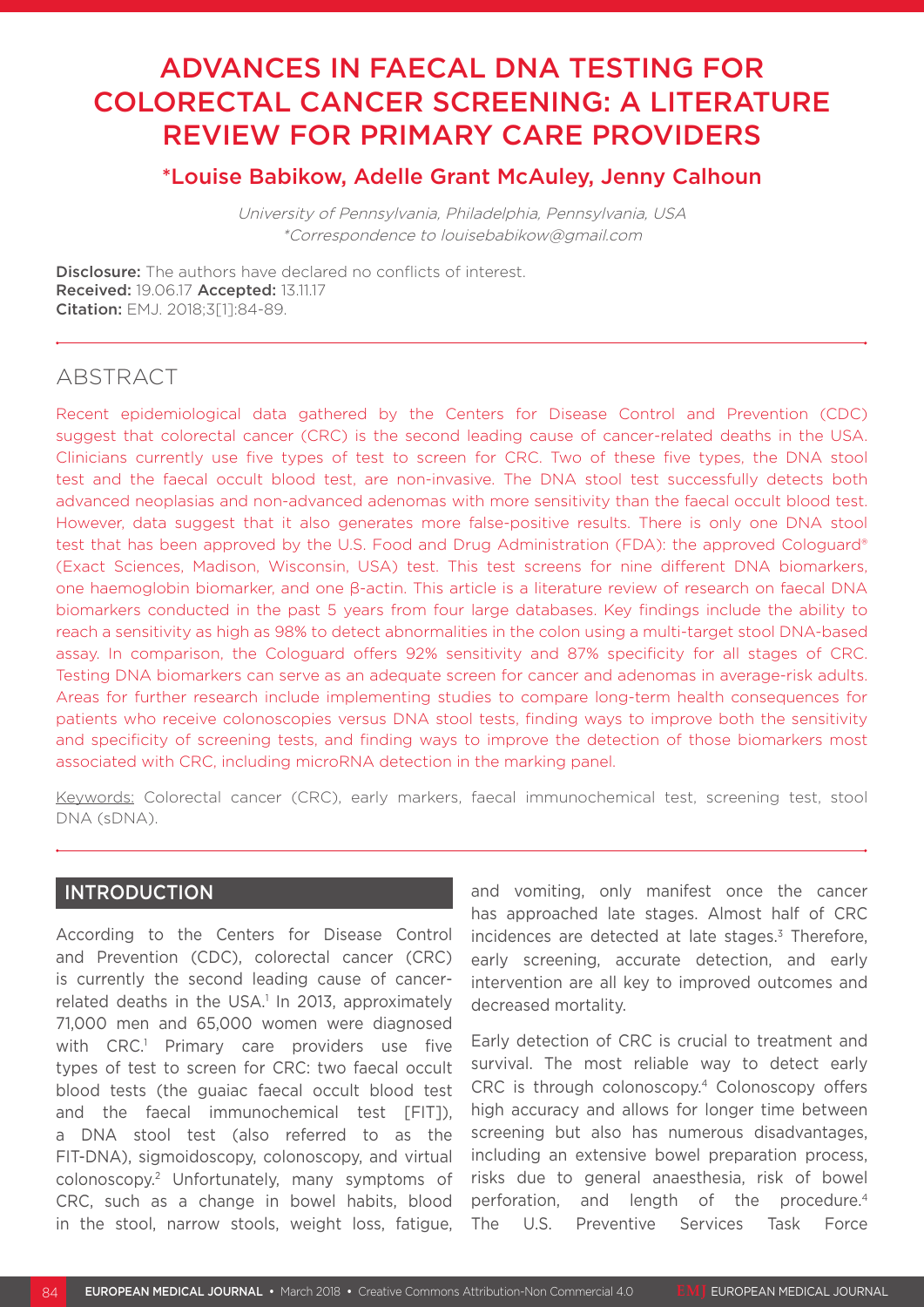recommends that all adults have a colonoscopy for screening purposes, beginning at 50 years old, and that they undergo a repeat colonoscopy every 10 years if the results are normal, until the age of 75 years.<sup>4</sup>

In contrast, faecal occult blood tests and DNA stool tests offer a non-invasive screening alternative that involves no preparation and can be completed at home.4 The development of CRC is a multistep process that begins with the normal mucosa of the large intestine mutating into abnormal lesions.<sup>5</sup> This causes a continuous shedding of mutated cells that are then excreted into the faeces.5 Since human DNA is stable in faeces, it can be separated out and analysed for tumour-associated alterations.5 Many tests have been conducted to identify the mutations most associated with CRC; however, there is currently just one DNA stool test approved by the U.S. Food and Drug Administration (FDA): the Cologuard® (Exact Sciences, Madison, Wisconsin, USA). The National Cancer Institute determined that Cologuard can discern microscopic blood as well as nine DNA biomarkers that code for three different genes (*NDRG4*, *BMP3*, and *KRAS*). These genes have been linked to both CRC and adenomas, which are precancerous but advanced growths found in the gut. As cells pass through a patient's colon and rectum, DNA from these cells shed and bind together in the stool. A specialised computer program can successfully analyse these cells and categorise them into positive or negative findings. Patients who are given a positive result are recommended to proceed with a colonoscopy.5

In a substantial study, it was demonstrated that in patients at average risk of developing CRC with no cancer-suggestive symptoms at the time, Cologuard could detect both more adenomas and more cancerous lesions than the FIT test.<sup>5</sup> In other words, Cologuard was more sensitive than the FIT test. It should be noted, however, that Cologuard produced more false-positive results than the FIT test.5 Cologuard tests for seven DNA mutation biomarkers (*KRAS*) and two DNA methylation biomarkers (*NDRG4* and *BMP3*), as well as one haemoglobin biomarker and one β-actin marker.<sup>6</sup> Cologuard is currently covered under Traditional Medicare and Medicare Advantage plans for patients between the ages of 50 and 85 years who show no signs or symptoms of CRC and are at an average risk of developing CRC.7 Medicaid coverage varies by state, and private insurance policies vary greatly. The out-of-pocket cost for one kit is \$649.6

While the future for DNA stool tests is promising, there is a strong need for further research into DNA biomarkers beyond the nine currently used in Cologuard, as well as for research that validates the sensitivity and specificity of these biomarkers, particularly in detecting adenomas. In the current article, the authors investigated the following population, intervention, control, and outcomes (PICO) clinical question: Is faecal DNA testing accurate in screening for CRC? The following four online databases were used: PubMed, Scopus, Web of Science, and Cumulative Index to Nursing and Allied Health Literature. A review was conducted of the literature spanning the past 5 years from 2012 to January 2017.

### METHODS

#### Search Strategies and Key Term Definitions

PubMed was the first database searched. The search began with 'colorectal cancer screening' and results were further narrowed by adding the additional keywords 'fecal DNA biomarkers' and 'noninvasive'. This yielded a total of 17 suitable articles from the PubMed database. Secondly, those same search terms were used in Scopus, which resulted in 11 articles. Thirdly, a search was conducted in Web of Science using the same key terms, which yielded 10 articles. Finally, a search search of the Cumulative Index to Nursing and Allied Health Literature resulted in no further articles after all the key terms were entered. This review of the literature was conducted on 11<sup>th</sup> February 2017.

The authors maintained the following inclusion criteria: articles published in English, published within the past 5 years, articles must pertain to faecal DNA biomarker testing rather than serum DNA, and articles must pertain to DNA testing rather than RNA. The terms 'faecal DNA biomarkers' and 'non-invasive' can be defined as follows: a faecal DNA biomarker is a biological DNA molecule found in faecal matter that is a sign of a normal or abnormal process, or of a condition or disease. A biomarker may be used to see how well the body responds to a treatment for a disease or condition. Biomarkers are also called molecular markers and signature molecules.<sup>8</sup> Non-invasive is defined as: "A procedure that does not require inserting an instrument through the skin or into a body opening."9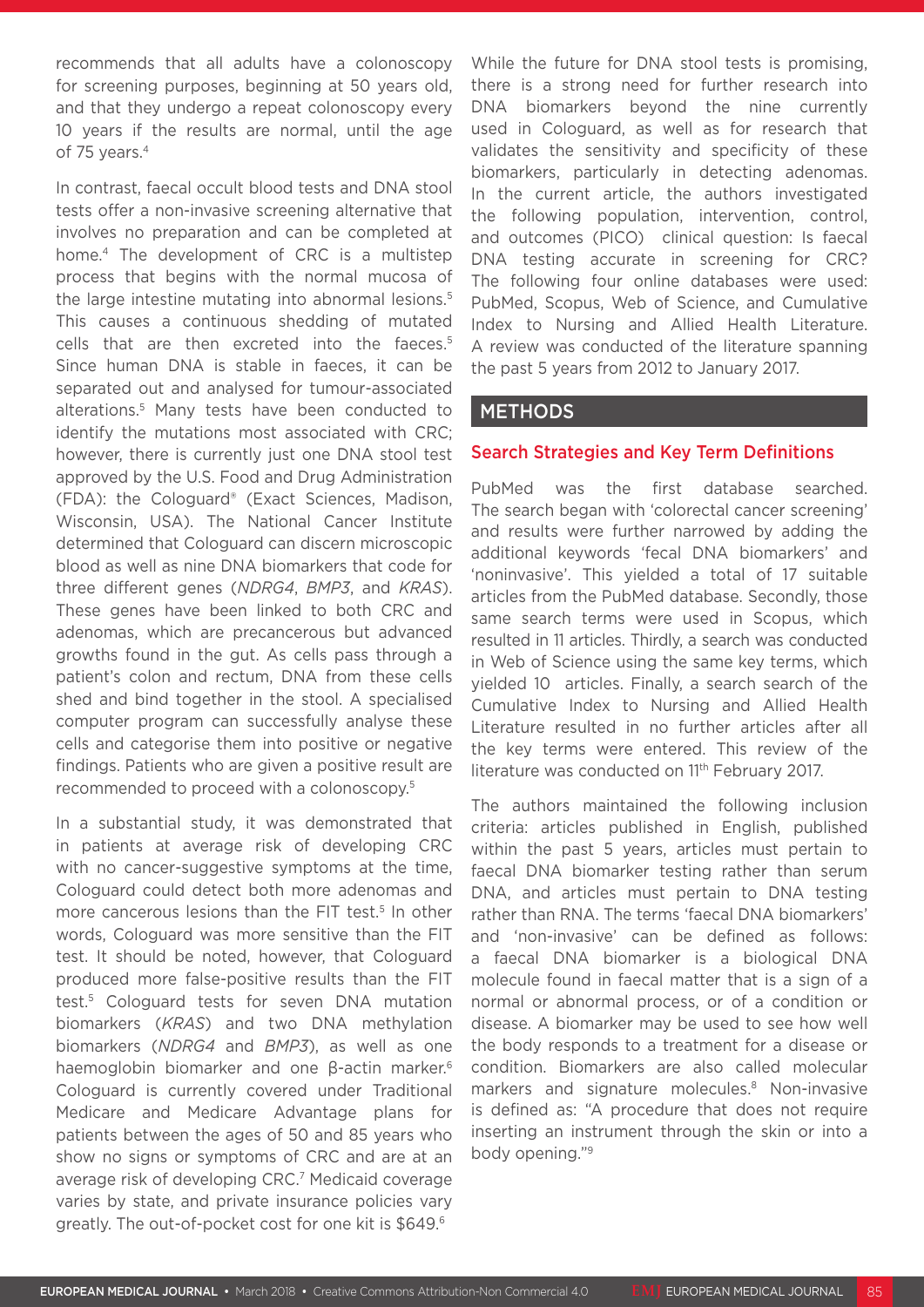

#### Organising the Evidence and Assessing Evidence Quality

To organise these articles, the Preferred Reporting Items for Systematic Reviews and Meta-Analyses flow diagram was used (Figure 1). This tool illustrates the stages of research conducted in a systematic review.<sup>10</sup> At the end of the searches from all four databases, 38 articles were identified. Nine articles were removed because they were duplicates (Figure 1). One article was not accessible through electronic means and was therefore excluded. Nineteen articles were removed due to irrelevance; many articles in this group were investigating other types of cancers, blood screening tests, and RNA testing. The nine articles that remained focussed specifically on the effectiveness of faecal DNA testing in the screening of CRC. These nine articles were evaluated using the Grading of Recommendations Assessment, Development, and Evaluation method. This is a system used for rating the quality of research evidence and considers the study design and magnitude of effect, along with the risk and presence of bias, imprecision, inconsistency, and indirectness. It assigns one of four levels of quality: high, medium, low, and very low (Table 1).<sup>11</sup>

#### RESULTS AND COMMON THEMES

#### Summary of Studies found in the Literature Review

Given the vast range of possibilities in the field of genetics and epigenetics, the studies analysed each focussed on different DNA markers (Table 1). Many focussed on determining the specificity of a single DNA mutation in detecting CRC.<sup>12-14</sup> Lu et al.<sup>12</sup> and Babaei et al.13 both studied the *SFRP2*. Carmona et al.15 looked at three genes: *AGTR1*, *WNT2*, and *SLIT2*, while Baxter et al.<sup>16</sup> conducted a study that isolated the 16S ribosomal RNA gene. Other studies focussed on epigenetics, specifically the methylation of promoter genes, which causes the potential for the hyperexpression or silencing of genes.17,18 Several hypermethylated genes have been linked with CRC; Wu et al.17 specifically looked at microRNA promoters in this context. Lastly, two articles tested stools for both genetic and epigenetic mutations, which is how Cologuard screens for  $CRC;^{19,20}$  Lidgard et al.<sup>19</sup> and Imperiale et al.<sup>20</sup> both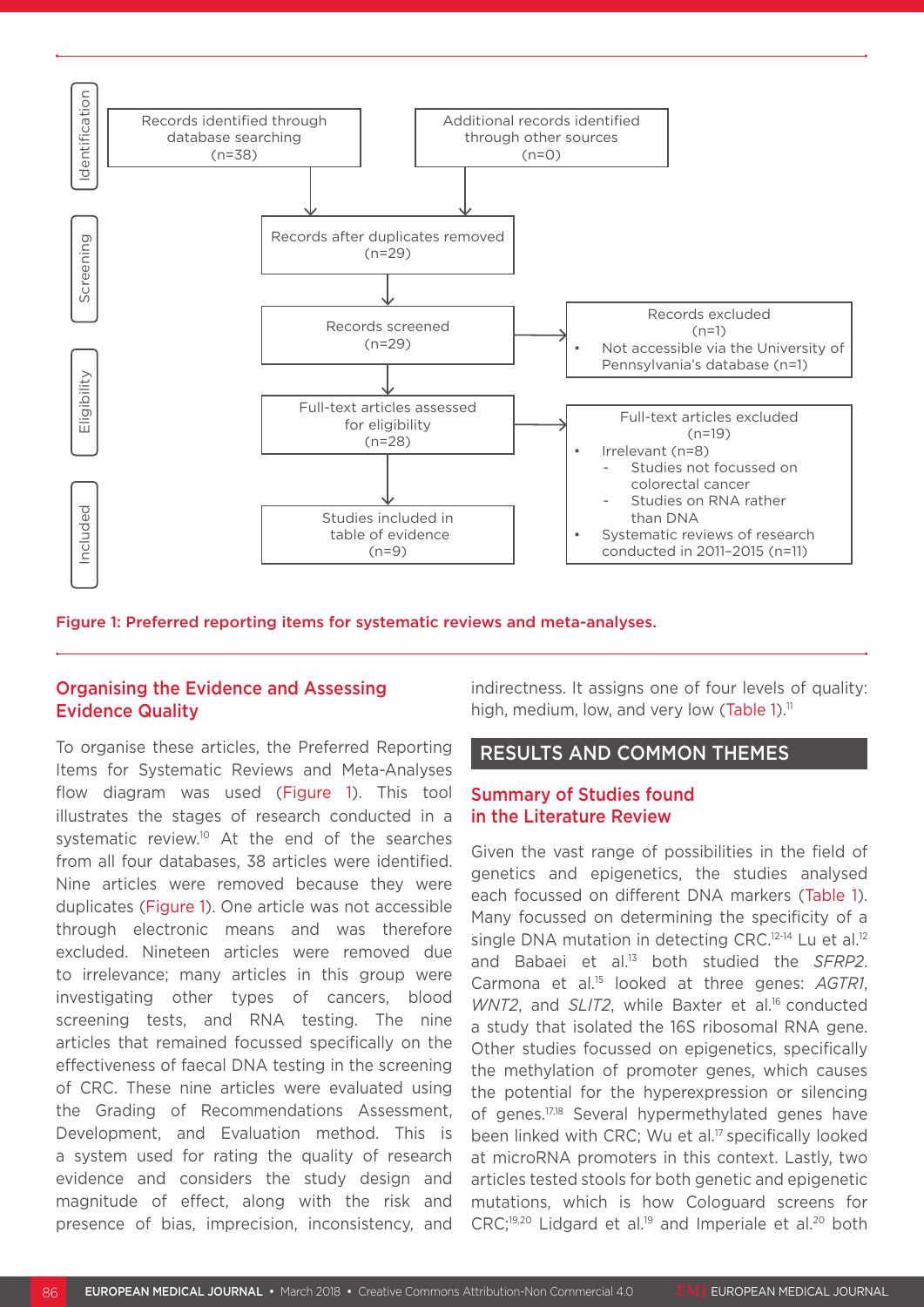measure sDNA markers as well as methylation. All studies differed regarding sample size, DNA markers, control groups, and findings. However,

used a multi-target stool DNA (sDNA) assay to analysing the sensitivity and specificity of different biomarkers is beneficial in drawing conclusions about the usefulness of these tests relative to one another.

#### Author | Type of study | Method | Sample or setting | Biomarker or detection method used Sensitivity and specificity GRADE<sup>11</sup> Lu et al. $^{12}$ 2014 Case-control | Quantitative | N=96 Outpatient university research institute *SFRP2*, *GATA5 SFRP2*: Sensitivity: 57.0% Specificity: 70.0% *GATA5*: Sensitivity: 83.9% Specificity: 82.5% Very low Babaei et al.,<sup>13</sup> 2016 Crosssectional Quantitative N=50 **Outpatient** university research institute *SFRP2* Sensitivity: 60.0% Specificity: 92.0% Very low Guo et al.,<sup>14</sup> 2013 Case-control | Quantitative | N=105 **Outpatient** university research institute *FBN1* Sensitivity: 72.0% Specificity: 93.3% Low Carmona et al.,<sup>15</sup> 2013 Case-control | Quantitative | N=151 Outpatient hospital office, public data sets *AGTR1*, *WNT2*, *SLIT2* Specificity: *AGTR1*: 21.0% *WNT2*: 40.0% *SLIT2*: 52.0% Low Baxter et al.<sup>16</sup> 2016 Crosssectional Quantitative N=404 **Outpatient** medical offices (4) Detection of microbiota in FIT test -  $\overline{L}$   $\cap$ Wu et al.,<sup>17</sup> 2014 Case-control | Quantitative | N=122 Outpatient university research institute miR-34a and miR-34b/c miRNA methylation miR-34a: Sensitivity: 76.8% Specificity: 93.6% miR-34b/c: Sensitivity: 95.0% Specificity: 100.0% Low Ghanbari et al.,<sup>18</sup> 2016 Observational | Quantitative | N=77 **Outpatient** university research institute Let-7a-5p and Let-7f-5p miRNA "Significant to discriminate between CRC subjects and healthy subjects." Very low Lidgard et al.,<sup>19</sup> 2013 Case-control | Quantitative | N=1.003 Outpatient medical offices (21) Multi-target sDNA assay Sensitivity: 98.0% Specificity: 90.0% Low Imperiale et al.,<sup>20</sup> 2014 Crosssectional Quantitative | N=9,989 **Outpatient** university research institute, medical offices (90) Multi-target sDNA (Fit-DNA / Cologuard) Sensitivity: 92.3% Specificity: 86.6% Moderate

#### Table 1: Grading of recommendations assessment, development, and evaluation system applied to articles pertaining to faecal DNA testing in colorectal cancer screening.

*AGTR1*: angiotensin II receptor type 1; *FBN1*: fibrillin 1; FIT: faecal immunochemical test; *GATA5*: GATA binding protein 5; GRADE: Grading of Recommendations Assessment, Development, and Evaluation; miRNA: microRNA; sDNA: stool DNA; *SFRP2*: secreted frizzled-related protein 2 gene; *SLIT2*: Slit homolog 2 protein; WNT2: *WNT* family member 2.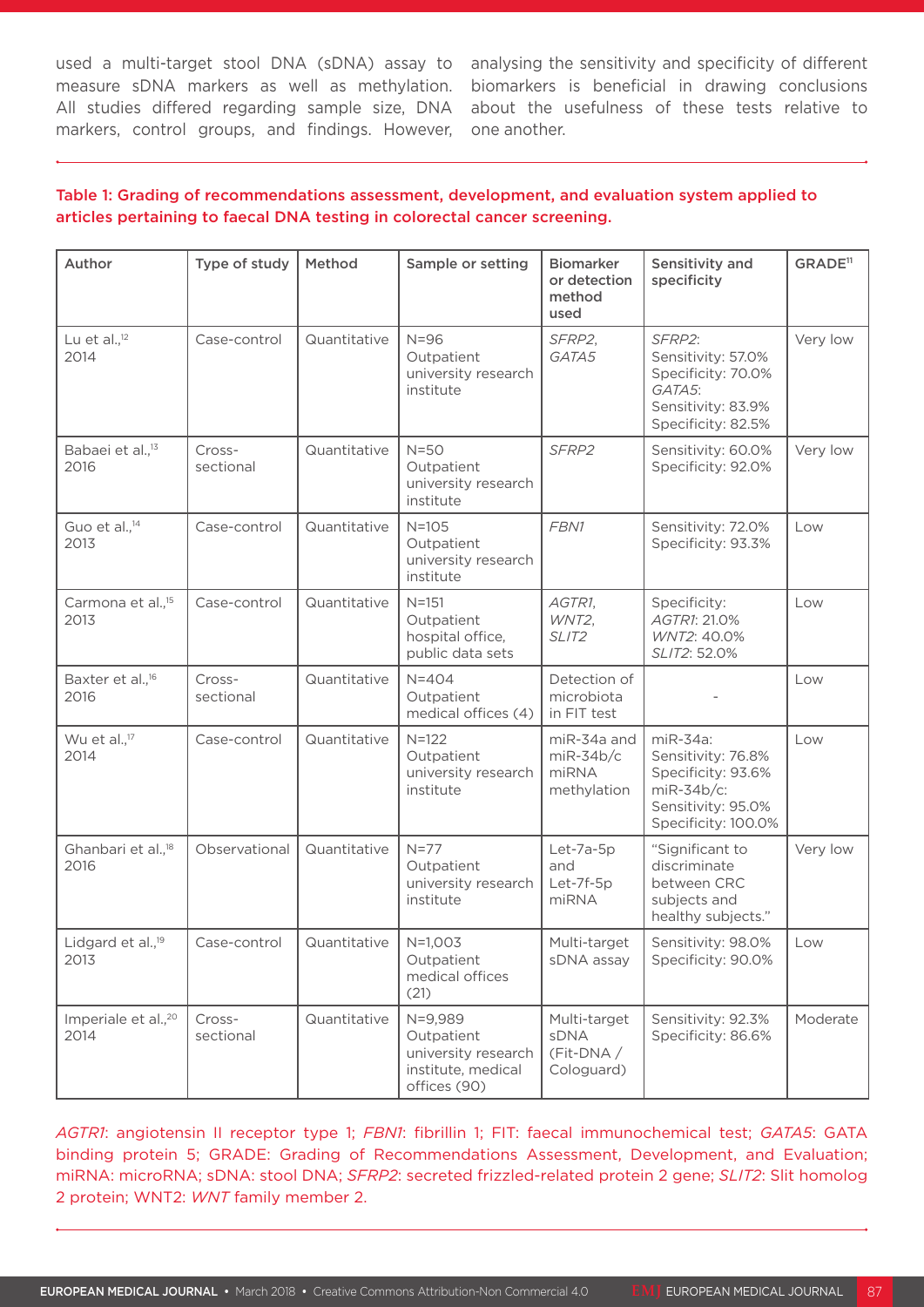#### Sensitivity and Specificity of Biomarkers

Of the nine studies found through the literature search, seven studies researched the sensitivity and specificity of stool biomarkers. Sensitivity is the extent to which a test can correctly identify a positive result (true-positive) and specificity is the extent to which a test can correctly identify a negative result (true-negative). A test with low sensitivity would produce more false-negatives and a test with low specificity would produce more false-positives. The sensitivities of the tests in the studies identified ranged from 57–98% (Table 1). Lidgard et al.<sup>19</sup> found the highest sensitivity  $(98%)$ using a multi-target sDNA assay to measure β-actin (a marker of total human DNA), mutant *KRAS*, aberrantly methylated *BMP3* and *NDRG4*, and faecal haemoglobin. It is possible that the high sensitivity was due to their test being an assay of multiple biomarkers for CRC. The study with the lowest sensitivity was Lu et al.,<sup>12</sup> which tested the biomarker *SFRP2* (57%). Babaei et al.13 also studied *SFRP2* in stool samples and found a similar specificity of 60%. For specificity, the tests ranged from 21-100% (Table 1). Wu et al.<sup>17</sup> studied the methylation status of miR-34a and miR-34b/c promoter in CRC patients' stool samples and found the specificity of miR-34b/c was 100%. Carmona et al.15 studied three genes in relation to detecting CRC in patients' stool: *AGTR1*, which had a specificity of 21%; *WNT2*, which had a specificity of 40%; and *SLIT2*, with a specificity of 52%.

#### **CONCLUSION**

This research is extremely relevant to many healthcare providers since it pertains to common screening tools. While providers currently just have one FDA-approved option (Cologuard), genetic detection of cancer risk continues to be an area of research and development. The Cologuard test is indicated in the screening of all adults ≥50 years old who are at an average risk for developing

CRC. It is contraindicated in patients with a history of any form of cancer, if they had a previous positive result from any CRC screening method, have a family history of CRC, or have an inflammatory bowel disease.6 Although this is an approved screening method that offers convenience and no direct risks to the colon, not all providers have embraced this new recommendation and the CDC continues to advise adults to have colonoscopies.2 Hopefully, with continued research and improvements in the testing methods, this screening option will become more available and accurate in detecting CRC in adults.

#### Need for Further Research

There is still a great need for research in this area. To date, there have been no randomised controlled trials that compare different screening tests, such as colonoscopy and DNA stool-based tests, to one another; only studies that test the reliability, sensitivity, and specificity of specific screening tests have been performed. Because of this, it is difficult to know which tests are the most effective. Analysing long-term outcomes, including morbidity and mortality, is necessary to assess the role of multi-target sDNA testing. Another area for future research is on issues related to testing intervals, patient acceptance, compliance of screening guidelines, and barriers that prevent individuals from being screened for CRC. It is unclear if patient preference for non-invasive screening tools along with more effective methods of non-invasive screening will one day diminish the importance of the use of colonoscopies in the average-risk adult. Additionally, mRNA and microRNA are areas of current research that offer potential for highly specific and sensitive CRC screening. While more research is needed in several areas, the role of multi-target sDNA testing is continuously advancing and offers an affordable, convenient, and safe option for adults who are at an average risk for developing CRC.

#### REFERENCES

1. Centers for Disease Control and Prevention. Colorectal Cancer Statistics. 2017. Available at: https://www.cdc.gov/ cancer/colorectal/statistics/index.htm. Last accessed: 29 November 2017.

2. Centers for Disease Control and Prevention. Colorectal cancer screening tests. 2017. Available at: https://www. cdc.gov/cancer/colorectal/basic\_info/ screening/guidelines.htm. Last accessed: 15 November 2017.

3. Centers for Disease Control and Prevention. Cancers diagnosed at latestages despite available screening tests. 2010. Available at: https://www.cdc.gov/ media/pressrel/2010/r101124.html. Last accessed: 15 November 2017.

4. US Preventive Services Task Force;

Bibbins-Domingo K et al. Screening for colorectal cancer: US preventive services task force recommendation statement. JAMA. 2016;315(23)2564-75.

5. National Cancer Institute. Tests to detect colorectal cancer and polyps. 2016. Available at: https://www.cancer. gov/types/colorectal/screening-factsheet. Last accessed: 15 November 2017.